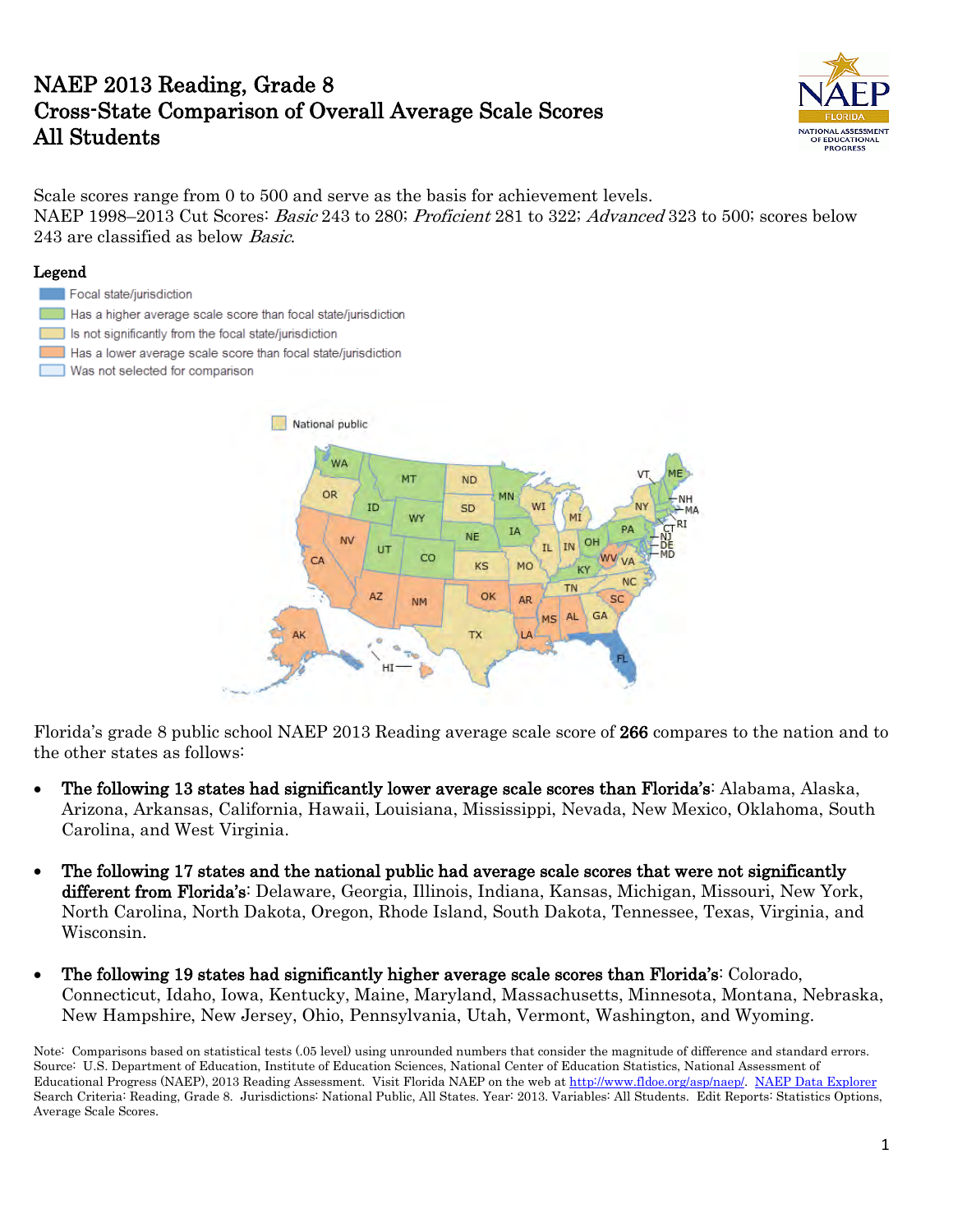## NAEP 2013 Reading, Grade 8 Cross-State Comparison of Overall Average Scale Scores White Students



Scale scores range from 0 to 500 and serve as the basis for achievement levels. NAEP 1998–2013 Cut Scores: *Basic* 243 to 280; *Proficient* 281 to 322; *Advanced* 323 to 500; scores below

### 243 are classified as below Basic.

#### Legend

- Focal state/jurisdiction
- Has a higher average scale score than focal state/jurisdiction
- Is not significantly from the focal state/jurisdiction
- Has a lower average scale score than focal state/jurisdiction
- Was not selected for comparison г



Florida's grade 8 public school White students' NAEP 2013 Reading average scale score of 274 compares to the nation and to the other states as follows:

- The following 9 states had significantly lower average scale scores than Florida's: Alabama, Arkansas, Louisiana, Maine, Mississippi, North Dakota, Oklahoma, Tennessee, and West Virginia.
- The following 32 states and the national public had average scale scores that were not significantly different from Florida's: Alaska, Arizona, California, Delaware, Georgia, Hawaii, Idaho, Illinois, Indiana, Iowa, Kansas, Kentucky, Michigan, Minnesota, Missouri, Montana, Nebraska, Nevada, New Hampshire, New Mexico, New York, North Carolina, Ohio, Oregon, Rhode Island, South Carolina, South Dakota, Utah, Vermont, Virginia, Wisconsin, and Wyoming.
- The following 8 states had significantly higher average scale scores than Florida's: Colorado, Connecticut, Maryland, Massachusetts, New Jersey, Pennsylvania, Texas, and Washington.

Note: Comparisons based on statistical tests (.05 level) using unrounded numbers that consider the magnitude of difference and standard errors. Source: U.S. Department of Education, Institute of Education Sciences, National Center of Education Statistics, National Assessment of Educational Progress (NAEP), 2013 Reading Assessment. Visit Florida NAEP on the web at [http://www.fldoe.org/asp/naep/.](http://www.fldoe.org/asp/naep/) [NAEP Data Explorer](http://nces.ed.gov/nationsreportcard/naepdata/) Search Criteria: Reading, Grade 8. Jurisdictions: National Public, All States. Year: 2013. Variables: Race/Ethnicity used to report trends, schoolreported. Edit Reports: Statistics Options, Average Scale Scores.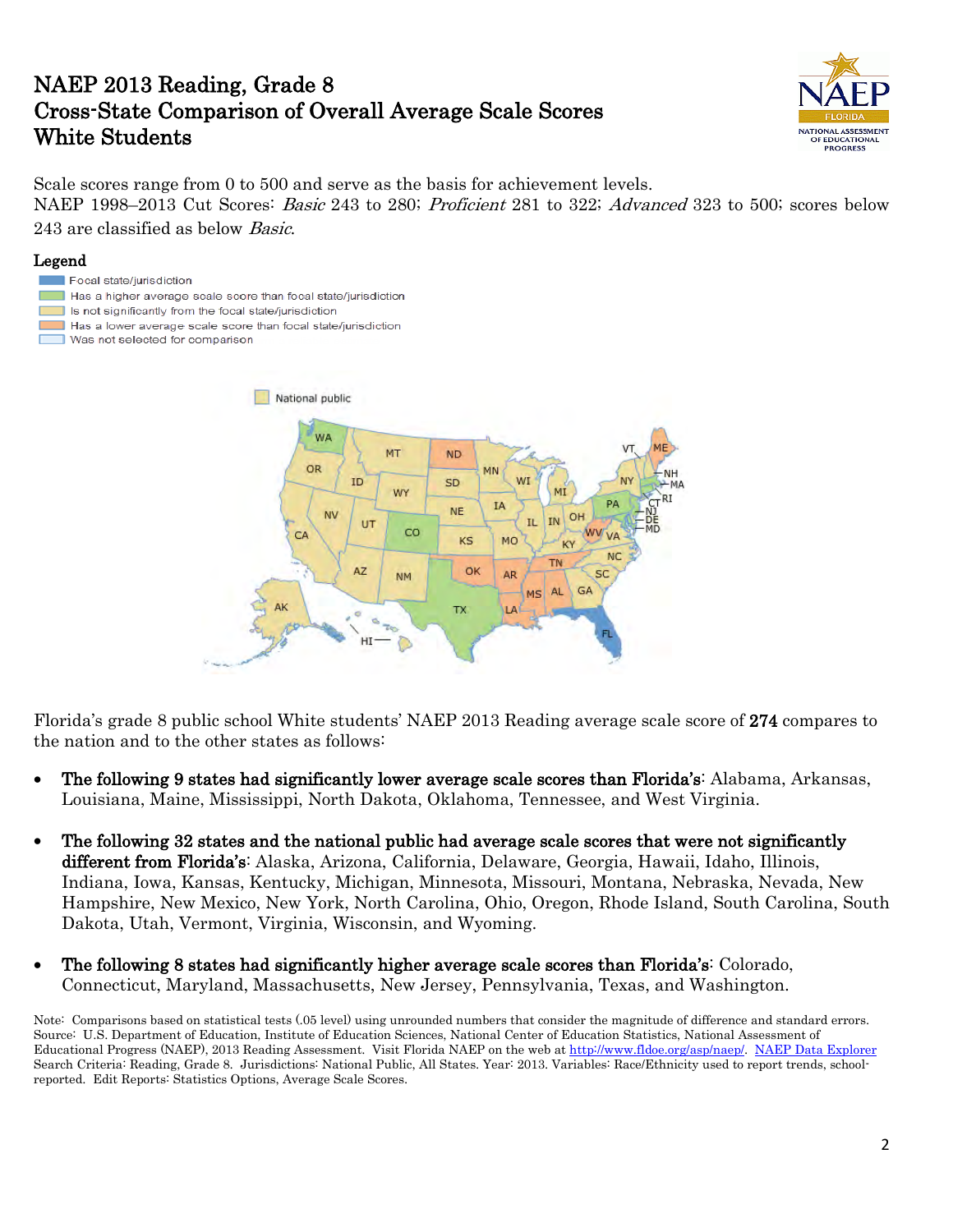## NAEP 2013 Reading, Grade 8 Cross-State Comparison of Overall Average Scale Scores Hispanic Students



Scale scores range from 0 to 500 and serve as the basis for achievement levels. NAEP 1998–2013 Cut Scores: *Basic* 243 to 280; *Proficient* 281 to 322; *Advanced* 323 to 500; scores below 243 are classified as below Basic.

#### Legend

- Focal state/jurisdiction
- Has a higher average scale score than focal state/jurisdiction
- Is not significantly from the focal state/jurisdiction
- Has a lower average scale score than focal state/jurisdiction
- Was not selected for comparison



Florida's grade 8 public school Hispanic students' NAEP 2013 Reading average scale score of 260 compares to the nation and to the other states as follows:

- The following 15 states and the national public had significantly lower average scale scores than Florida's: Alabama, Arizona, California, Idaho, Kansas, Massachusetts, Nebraska, Nevada, New Mexico, New York, Oklahoma, Oregon, Pennsylvania, Rhode Island, and Texas.
- The following 30 states had average scale scores that were not significantly different from Florida's: Alaska, Arkansas, Colorado, Connecticut, Delaware, Georgia, Hawaii, Illinois, Indiana, Iowa, Kentucky, Louisiana, Maryland, Michigan, Minnesota, Mississippi, Missouri, Montana, New Hampshire, New Jersey, North Carolina, Ohio, South Carolina, South Dakota, Tennessee, Utah, Virginia, Washington, Wisconsin, and Wyoming.
- No state had a significantly higher average scale score than Florida.

The sample size in the following 4 states was not large enough to permit a reliable estimate: Maine, North Dakota, Vermont, and West Virginia.

Note: Comparisons based on statistical tests (.05 level) using unrounded numbers that consider the magnitude of difference and standard errors. Source: U.S. Department of Education, Institute of Education Sciences, National Center of Education Statistics, National Assessment of Educational Progress (NAEP), 2013 Reading Assessment. Visit Florida NAEP on the web at [http://www.fldoe.org/asp/naep/.](http://www.fldoe.org/asp/naep/) [NAEP Data Explorer](http://nces.ed.gov/nationsreportcard/naepdata/) Search Criteria: Reading, Grade 8. Jurisdictions: National Public, All States. Year: 2013. Variables: Race/Ethnicity used to report trends, schoolreported. Edit Reports: Statistics Options, Average Scale Scores.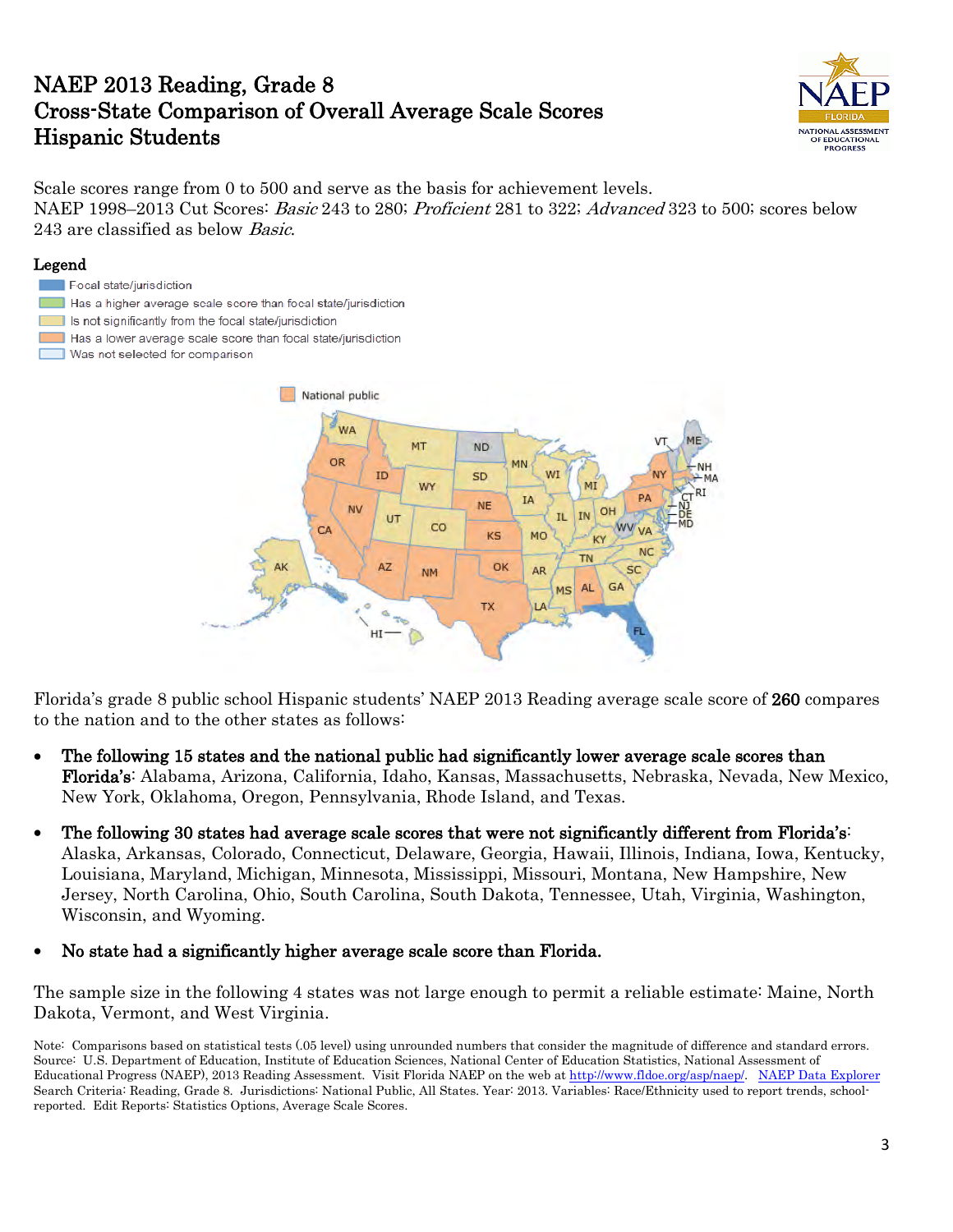## NAEP 2013 Reading, Grade 8 Cross-State Comparison of Overall Average Scale Scores African-American Students



Scale scores range from 0 to 500 and serve as the basis for achievement levels. NAEP 1998–2013 Cut Scores: *Basic* 243 to 280; *Proficient* 281 to 322; *Advanced* 323 to 500; scores below 243 are classified as below *Basic*..

#### Legend

- Focal state/jurisdiction
- Has a higher average scale score than focal state/jurisdiction
- Is not significantly from the focal state/jurisdiction
- Has a lower average scale score than focal state/jurisdiction
- E Was not selected for comparison



 Florida's grade 8 public school African-American students' NAEP 2013 Reading average scale score of 254 compares to the nation and to the other states as follows:

- The following 8 states had significantly lower average scale scores than Florida's: Alabama, Arkansas, Illinois, Louisiana, Michigan, Mississippi, South Carolina, and Wisconsin.
- The following 33 states and the national public had scale scores that were not significantly different from Florida's: Alaska, Arizona, California, Colorado, Connecticut, Delaware, Georgia, Hawaii, Indiana, Iowa, Kansas, Kentucky, Maryland, Massachusetts, Minnesota, Missouri, Nebraska, Nevada, New Jersey, New Mexico, New York, North Carolina, North Dakota, Ohio, Oklahoma, Pennsylvania, Rhode Island, Tennessee, Texas, Vermont, Virginia, Washington, and West Virginia.

#### • No state had a significantly higher average scale score than Florida.

The sample size for the following 8 states was not large enough to permit a reliable estimate: Idaho, Maine, Montana, New Hampshire, Oregon, South Dakota, Utah, and Wyoming.

Note: Comparisons based on statistical tests (.05 level) using unrounded numbers that consider the magnitude of difference and standard errors. Source: U.S. Department of Education, Institute of Education Sciences, National Center of Education Statistics, National Assessment of Educational Progress (NAEP), 2013 Reading Assessment. Visit Florida NAEP on the web at [http://www.fldoe.org/asp/naep/.](http://www.fldoe.org/asp/naep/) [NAEP Data Explorer](http://nces.ed.gov/nationsreportcard/naepdata/) Search Criteria: Reading, Grade 8. Jurisdictions: National Public, All States. Year: 2013. Variables: Race/Ethnicity used to report trends, schoolreported. Edit Reports: Statistics Options, Average Scale Scores.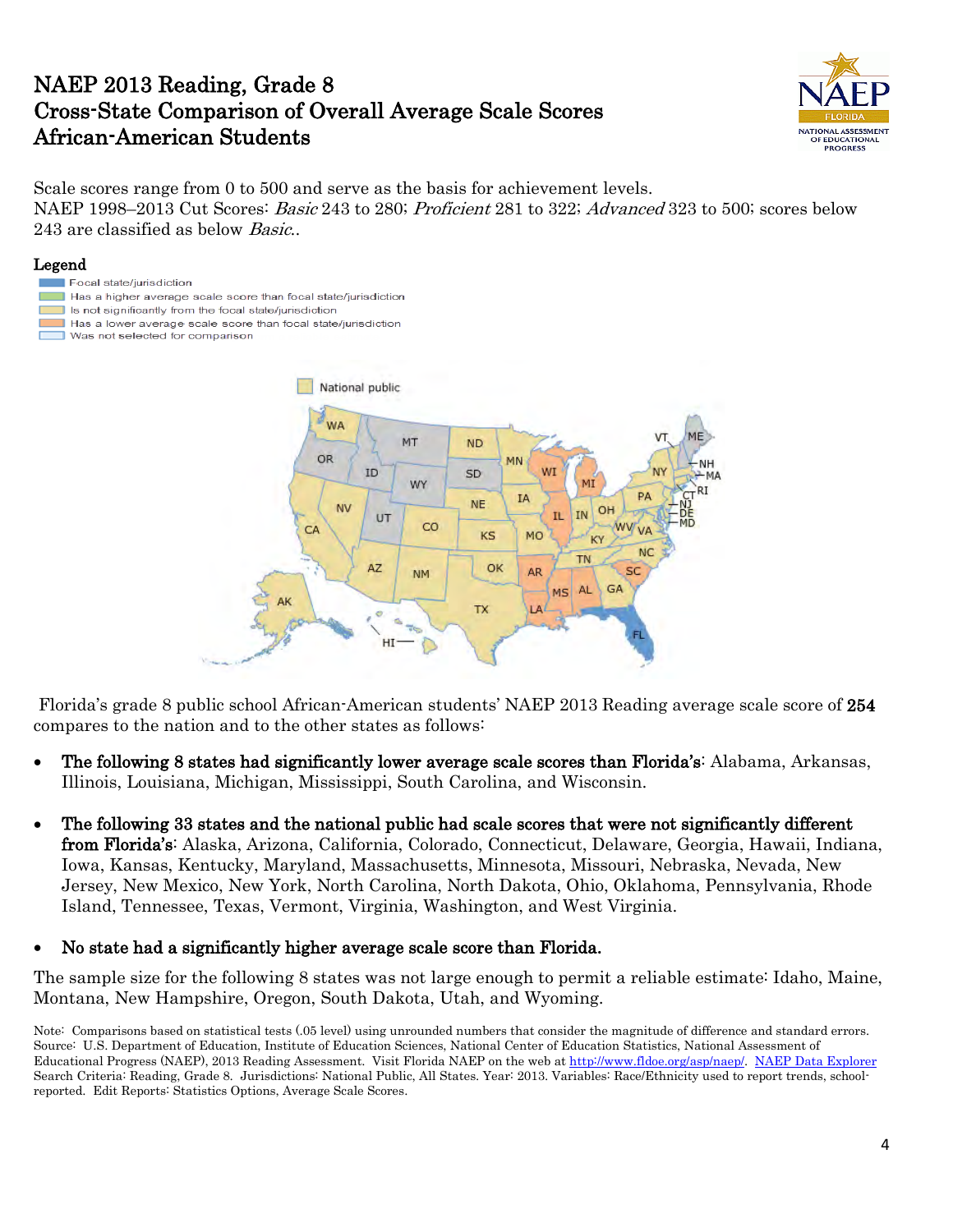# NAEP 2013 Reading, Grade 8 Cross-State Comparison of at or above Proficient Achievement Level All Students



Scale scores range from 0 to 500 and serve as the basis for achievement levels. NAEP 1998–2013 Cut Scores: *Basic* 243 to 280; *Proficient* 281 to 322; *Advanced* 323 to 500; scores below 243 are classified as below Basic.

### Legend

- Focal state/jurisdiction
- Has a higher average scale score than focal state/jurisdiction
- Is not significantly from the focal state/jurisdiction
- Has a lower average scale score than focal state/jurisdiction
- Е Was not selected for comparison



The percentage of Florida's grade 8 public school students scoring at or above *Proficient* on NAEP 2013 Reading was 33%. This percentage compares to the nation and the other states as follows:

- The following 8 states had a significantly lower percentage of students performing at or above *Proficient* than Florida: Alabama, Arizona, Hawaii, Louisiana, Mississippi, New Mexico, Oklahoma, and West Virginia.
- The following 24 states and the national public had a percentage of students performing at or above **Proficient that was not significantly different from Florida's:** Alaska, Arkansas, California, Delaware, Georgia, Illinois, Indiana, Iowa, Kansas, Michigan, Missouri, Nebraska, Nevada, New York, North Carolina, North Dakota, Oregon, Rhode Island, South Carolina, South Dakota, Tennessee, Texas, Virginia, and Wisconsin.
- The following 17 states had a significantly higher percentage of students performing at or above **Proficient than Florida**: Colorado, Connecticut, Idaho, Kentucky, Maine, Maryland, Massachusetts, Minnesota, Montana, New Hampshire, New Jersey, Ohio, Pennsylvania, Utah, Vermont, Washington, and Wyoming.

Note: Comparisons based on statistical tests (.05 level) using unrounded numbers that consider the magnitude of difference and standard errors. Source: U.S. Department of Education, Institute of Education Sciences, National Center of Education Statistics, National Assessment of Educational Progress (NAEP), 2013 Reading Assessment. Visit Florida NAEP on the web at [http://www.fldoe.org/asp/naep/.](http://www.fldoe.org/asp/naep/) [NAEP Data Explorer](http://nces.ed.gov/nationsreportcard/naepdata/) Search Criteria: Reading, Grade 8. Jurisdictions: National Public, All States. Year: 2013. Variables: All Students. Edit Reports: Statistics Options, Achievement Levels, Cumulative.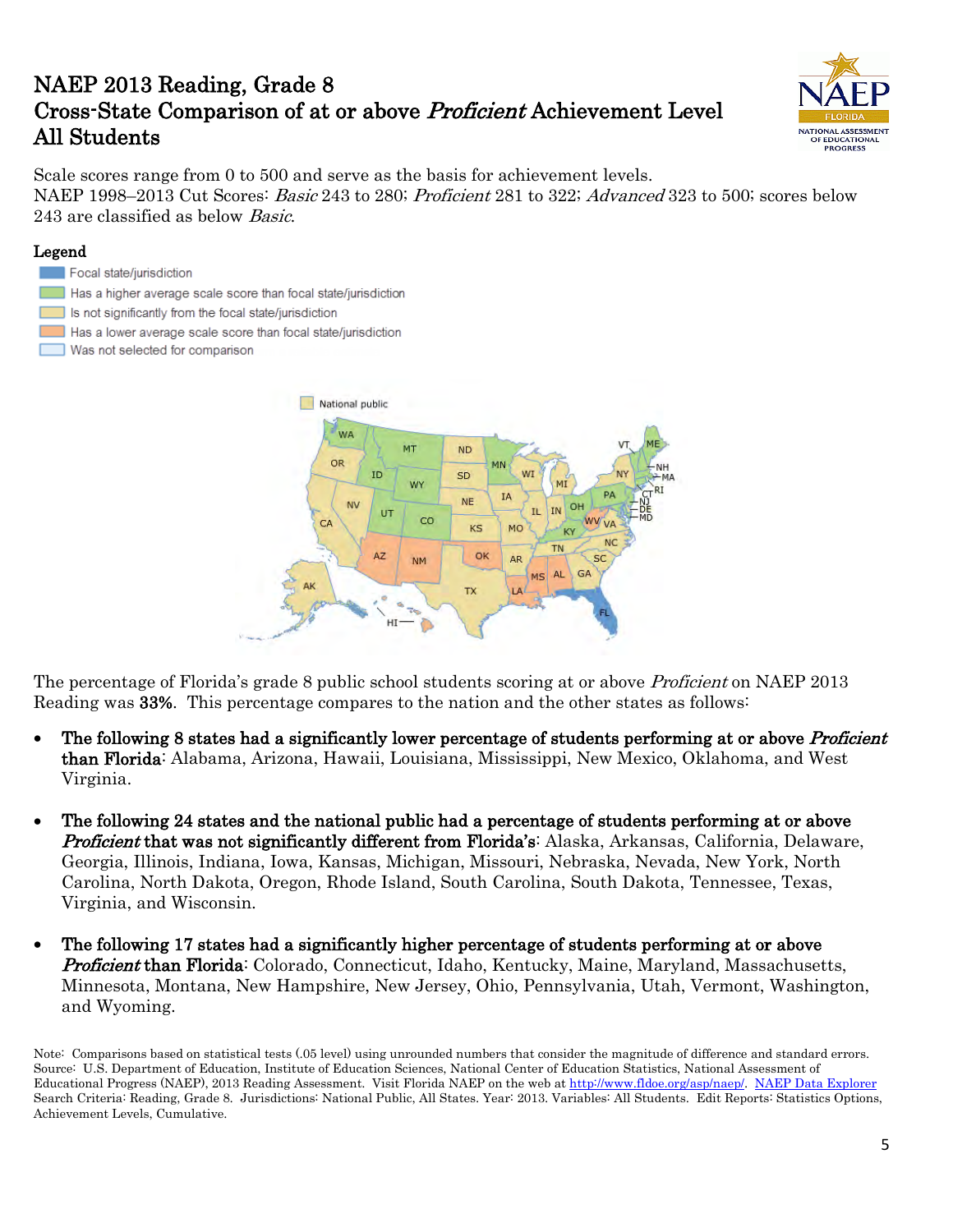# NAEP 2013 Reading, Grade 8 Cross-State Comparison of at or above Proficient Achievement Level White Students



Scale scores range from 0 to 500 and serve as the basis for achievement levels. NAEP 1998–2013 Cut Scores: *Basic* 243 to 280; *Proficient* 281 to 322; *Advanced* 323 to 500; scores below 243 are classified as below Basic.

#### Legend

г

Focal state/jurisdiction Has a higher average scale score than focal state/jurisdiction Is not significantly from the focal state/jurisdiction Has a lower average scale score than focal state/jurisdiction Was not selected for comparison National public WA MT **ND** OR MN ID SD WY **IA NE** NV  $O<sub>H</sub>$ **IN** IL. UT CO  $C\Delta$  $\overline{V}$ KS MO **KV NC TN** OK AZ AR **NM** AL. **GA MS TX** LA HI

The percentage of Florida's grade 8 public school White students scoring at or above *Proficient* on NAEP 2013 Reading was 42%. This percentage compares to the nation and the other states as follows:

- The following 6 states had a significantly lower percentage of students performing at or above *Proficient* than Florida: Alabama, Louisiana, Mississippi, North Dakota, Oklahoma, and West Virginia.
- The following 36 states and the national public had a percentage of students performing at or above **Proficient that was not significantly different from Florida's:** Alaska, Arizona, Arkansas, California, Delaware, Georgia, Hawaii, Idaho, Illinois, Indiana, Iowa, Kansas, Kentucky, Maine, Michigan, Minnesota, Missouri, Montana, Nebraska, Nevada, New Hampshire, New Mexico, New York, North Carolina, Ohio, Oregon, Rhode Island, South Carolina, South Dakota, Tennessee, Texas, Utah, Vermont, Virginia, Wisconsin, and Wyoming.
- The following 7 states had a significantly higher percentage of students performing at or above **Proficient than Florida**: Colorado, Connecticut, Maryland, Massachusetts, New Jersey, Pennsylvania, and Washington.

Note: Comparisons based on statistical tests (.05 level) using unrounded numbers that consider the magnitude of difference and standard errors. Source: U.S. Department of Education, Institute of Education Sciences, National Center of Education Statistics, National Assessment of Educational Progress (NAEP), 2013 Reading Assessment. Visit Florida NAEP on the web at [http://www.fldoe.org/asp/naep/.](http://www.fldoe.org/asp/naep/) [NAEP Data Explorer](http://nces.ed.gov/nationsreportcard/naepdata/) Search Criteria: Reading, Grade 8. Jurisdictions: National Public, All States. Year: 2013. Variables: Race/Ethnicity used to report trends, schoolreported. Edit Reports: Statistics Options, Achievement Levels, Cumulative.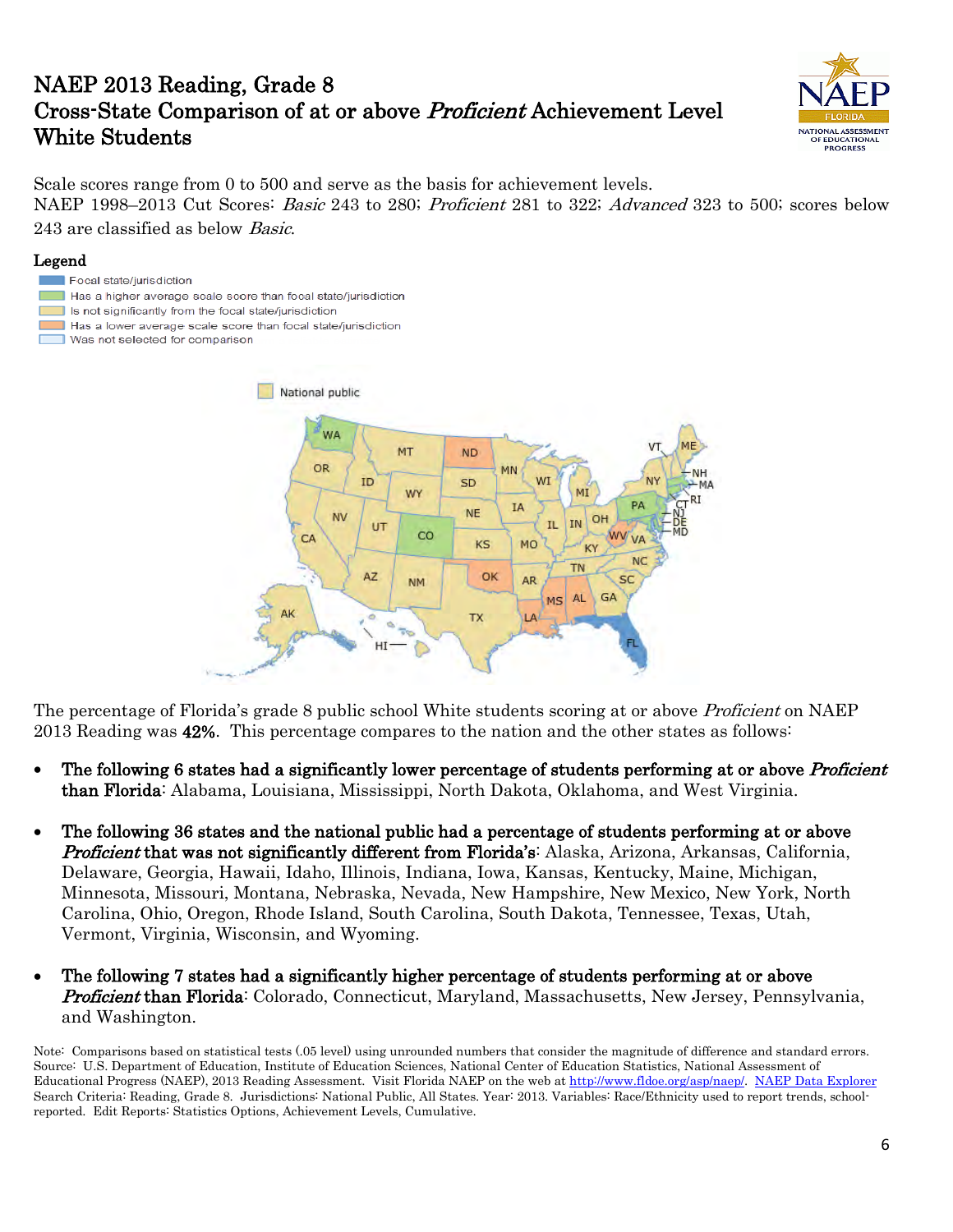# NAEP 2013 Reading, Grade 8 Cross-State Comparison of at or above Proficient Achievement Level Hispanic Students



Scale scores range from 0 to 500 and serve as the basis for achievement levels. NAEP 1998–2013 Cut Scores: *Basic* 243 to 280; *Proficient* 281 to 322; *Advanced* 323 to 500; scores below 243 are classified as below Basic.

#### Legend

- Focal state/jurisdiction
- Has a higher average scale score than focal state/jurisdiction
- Is not significantly from the focal state/jurisdiction
- Has a lower average scale score than focal state/jurisdiction
- Was not selected for comparison



The percentage of Florida's grade 8 public school Hispanic students scoring at or above *Proficient* on NAEP 2013 Reading was 27%. This percentage compares to the nation and the other states as follows:

- The following 4 states had a significantly lower percentage of students performing at or above *Proficient* than Florida: Arizona, California, New Mexico, and Oregon.
- The following 41 states and the national public had a percentage of students performing at or above **Proficient that was not significantly different from Florida's:** Alabama, Alaska, Arkansas, Colorado, Connecticut, Delaware, Georgia, Hawaii, Idaho, Illinois, Indiana, Iowa, Kansas, Kentucky, Louisiana, Maryland, Massachusetts, Michigan, Minnesota, Mississippi, Missouri, Montana, Nebraska, Nevada, New Hampshire, New Jersey, New York, North Carolina, Ohio, Oklahoma, Pennsylvania, Rhode Island, South Carolina, South Dakota, Tennessee, Texas, Utah, Virginia, Washington, Wisconsin, and Wyoming.

### No state had a significantly higher percentage of students performing at or above *Proficient* than Florida.

The sample size in the following 4 states was not large enough to permit a reliable estimate: Maine, North Dakota, Vermont, and West Virginia.

Note: Comparisons based on statistical tests (.05 level) using unrounded numbers that consider the magnitude of difference and standard errors. Source: U.S. Department of Education, Institute of Education Sciences, National Center of Education Statistics, National Assessment of Educational Progress (NAEP), 2013 Reading Assessment. Visit Florida NAEP on the web at [http://www.fldoe.org/asp/naep/.](http://www.fldoe.org/asp/naep/) [NAEP Data Explorer](http://nces.ed.gov/nationsreportcard/naepdata/) Search Criteria: Reading, Grade 8. Jurisdictions: National Public, All States. Year: 2013. Variables: Race/Ethnicity used to report trends, schoolreported. Edit Reports: Statistics Options, Achievement Levels, Cumulative.